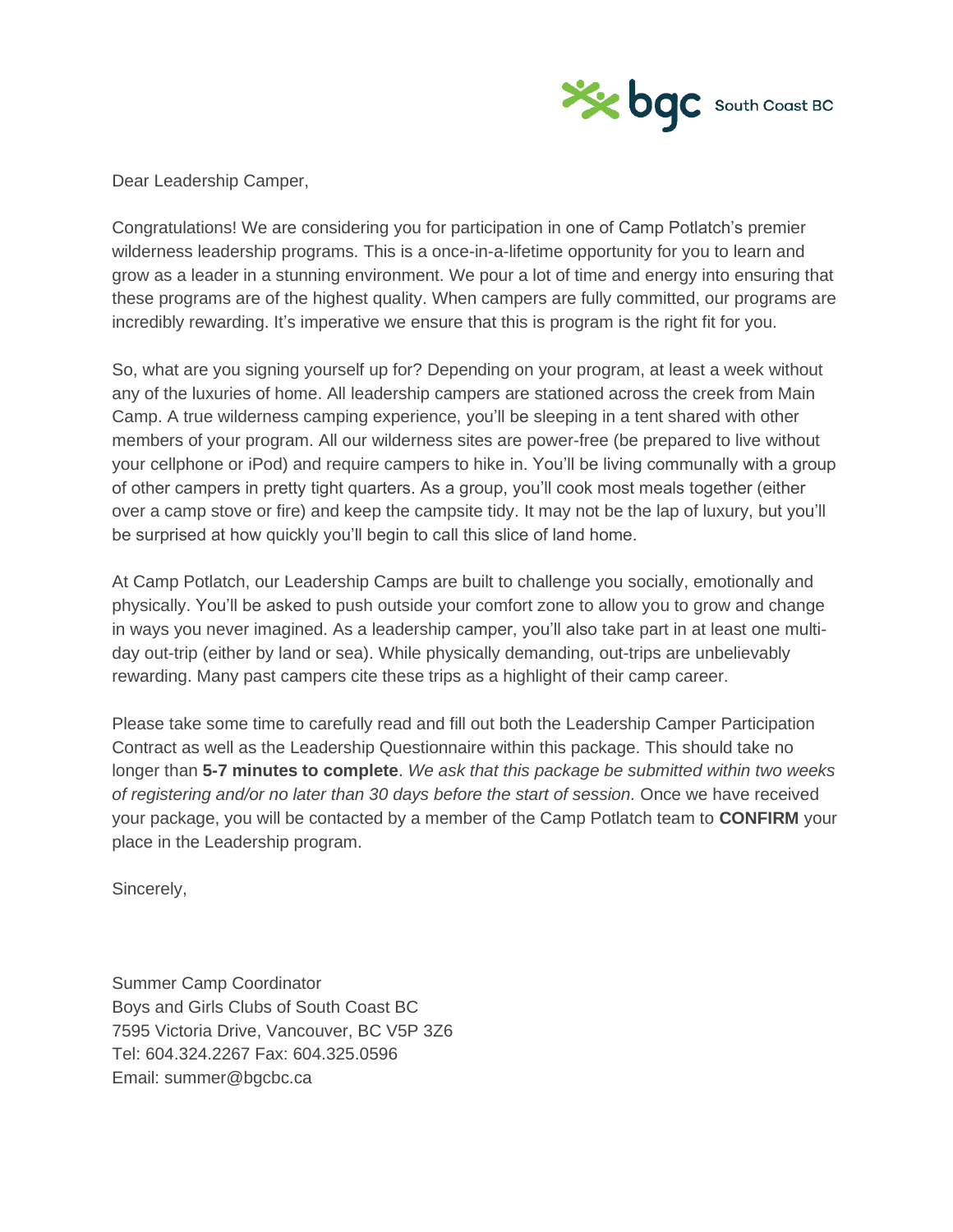# **Choose Your Own Adventure!**

# *Due to the ongoing challenges with Covid-19, we have paused our Leadership Out-Trip 1 and 2, we hope to have them returned in 2023.*

Camp Potlatch's leadership programs are designed to nourish the growth of hard and soft skills to better equip you for wherever your leadership journey may take you. As outlined in the graphic below, the path you take from camper to staff member is your adventure to choose!

#### **Leadership Out-Trip 1** A one-week program that includes a trip to Garibaldi Provincial Park for 3 days, 2 nights of trekking through pristine alpine meadows and striking mountain scenery. **Leadership Out-Trip 2** A two-week canoe tripping program along the Powell Forest Canoe Route, an incredible chain of inland lakes near the Powell River. **Leadership Camp 1** A two-week program for campers who are looking to further develop camping skills learned through their time in Main Camp and for campers new to Potlatch just starting their leadership **Main Camp** (Ages 7-14) **Leadership Out-Trip 2** (Ages 14-15) **Leadership Camp 1** (Ages 15-16) **Leadership Camp 2** (Ages 16-17) **Camp Staff** (Ages 17+) **Leadership Out-Trip 1** (Ages 13-15)

journey. LC1 campers prepare their own meals, focus on extended out-trips and learn the importance of teamwork while living in the natural environment.

### **Leadership Camp 2**

This is the final step in Camp Potlatch's leadership program. LC2 is an intensive counsellor-intraining program for teenagers looking to become awesome Camp staff. This program is for mature teens who feel they have the capacity and drive to work toward personal and group achievement. Participants will be given the opportunity to develop effective communication, teamwork, and leadership skills while learning the necessary tips and tricks to care for children compassionately and effectively.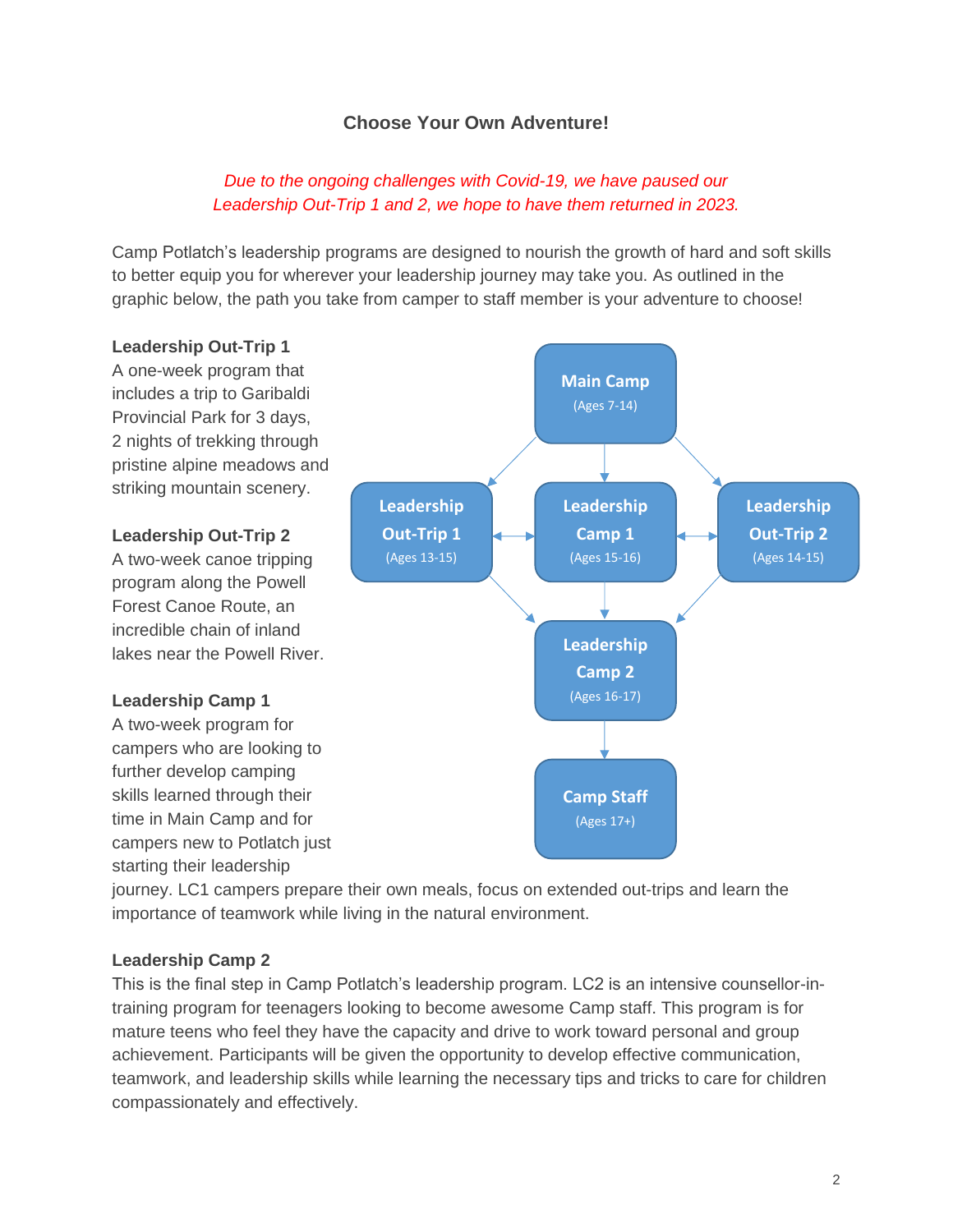# **Leadership Camper Participation Contract**

The Leadership Camp programs offered at Camp Potlatch are designed to challenge campers physically, emotionally, and socially to create an ideal environment for personal and group development. Participants are held accountable to high expectations and take on significantly more responsibility in comparison to Main Camp programs. Campers must be mature, willing to work as a team member, and be fully committed to the program for it to be successful.

The purpose of this contract is to clarify the type of experience and atmosphere the camper should expect. Please read carefully and initial beside each point.

|  |  |  | I am ready to commit to the physical, emotional, and social demands of this program. |
|--|--|--|--------------------------------------------------------------------------------------|
|  |  |  |                                                                                      |

I will try to keep a positive outlook and put my best foot forward.

I am prepared to challenge myself by stepping outside of my comfort zone.

I will accept responsibility for my actions.

I will allow my voice to be heard and be an active participant in all facets of the program.

- I will respect the decisions of my leaders. If I do disagree, I know I will be able to find a time to discuss these decisions with my leaders appropriately.
- $\Box$  I will try to be inclusive with all members of the group and make every attempt to work as a team

I agree to share the load of daily responsibilities with the other campers in my program.

- I will respect camp equipment and facilities.
- I will respect the feelings and privacy of others.
- I will allow myself to have fun and participate in this incredible experience that has been made possible for me.
	- I understand that I cannot smoke or vape while at Camp Potlatch.

I have read and understand these expectations and agree to abide by them during my Leadership Camp stay.

*Camper Signature Date*

I have read and discussed these expectations with my camper.

*Parent/Guardian Signature Date*